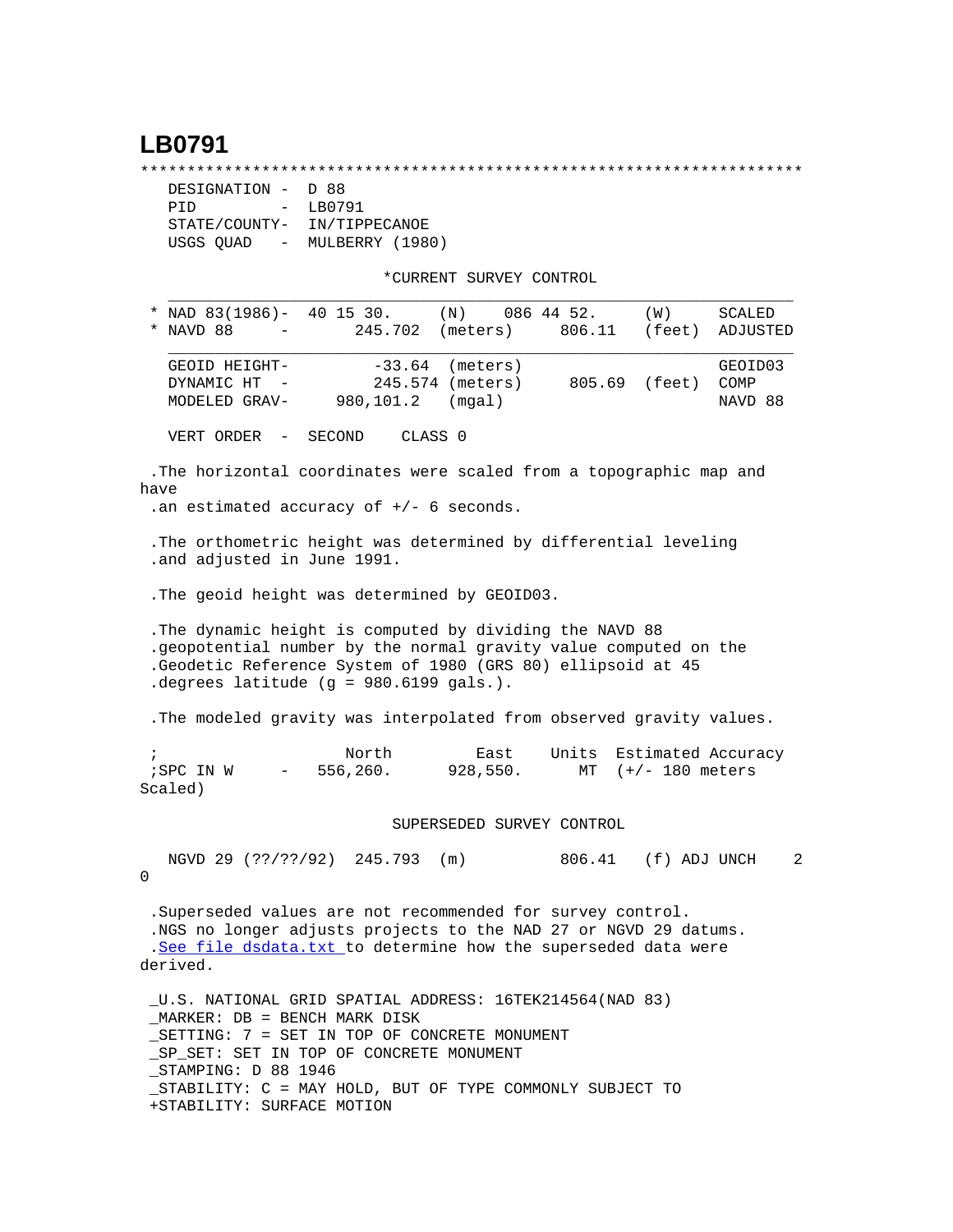| HISTORY | - Date | Condition                  | Report By |  |
|---------|--------|----------------------------|-----------|--|
| HISTORY | - 1946 | MONUMENTED                 | CGS       |  |
| HISTORY | - 1966 | GOOD                       | NGS       |  |
| HISTORY |        | $-20020520$ MARK NOT FOUND | TNDTV     |  |

## STATION DESCRIPTION

DESCRIBED BY COAST AND GEODETIC SURVEY 1946 2.4 MI NW FROM CLARKS HILL. ABOUT 0.9 MILE NORTH ALONG A BLACK TOP ROAD FROM THE POST OFFICE AT CLARKS HILL THENCE ABOUT 1.5 MILE WEST ALONG STATE HIGHWAY 28, ABOUT 0.25 MILE WEST OF A ROAD LEADING SOUTH, 0.5 MILE WEST OF THE CROSSING OF THE CLEVELAND, CINCINNATI, CHICAGO, AND ST. LOUIS RAILWAY, 32 FEET NORTH OF AND ABOUT LEVEL WITH THE CENTER LINE OF THE HIGHWAY, 10.5 FEET WEST OF THE SOUTHERN MOST OF A ROW OF MAPLE TREES, 4 FEET NORTHWEST OF A FENCE POST AT A T FENCE LEADING NORTH, 12 FEET NORTHEAST OF TELEPHONE POST NO. L-44-16-9 AND 2 FEET EAST OF A WHITE WOODEN WITNESS POST. A STANDARD DISK, STAMPED D 88 1946 AND SET IN THE TOP OF A CONCRETE POST PROJECTING 6 INCHES ABOVE GROUND.

STATION RECOVERY (1966)

RECOVERY NOTE BY NATIONAL GEODETIC SURVEY 1966 RECOVERED IN GOOD CONDITION.

STATION RECOVERY (2002)

RECOVERY NOTE BY INDIVIDUAL CONTRIBUTORS 2002 MARK NOT FOUND. 1 National Geodetic Survey, Retrieval Date = DECEMBER 21, 2007